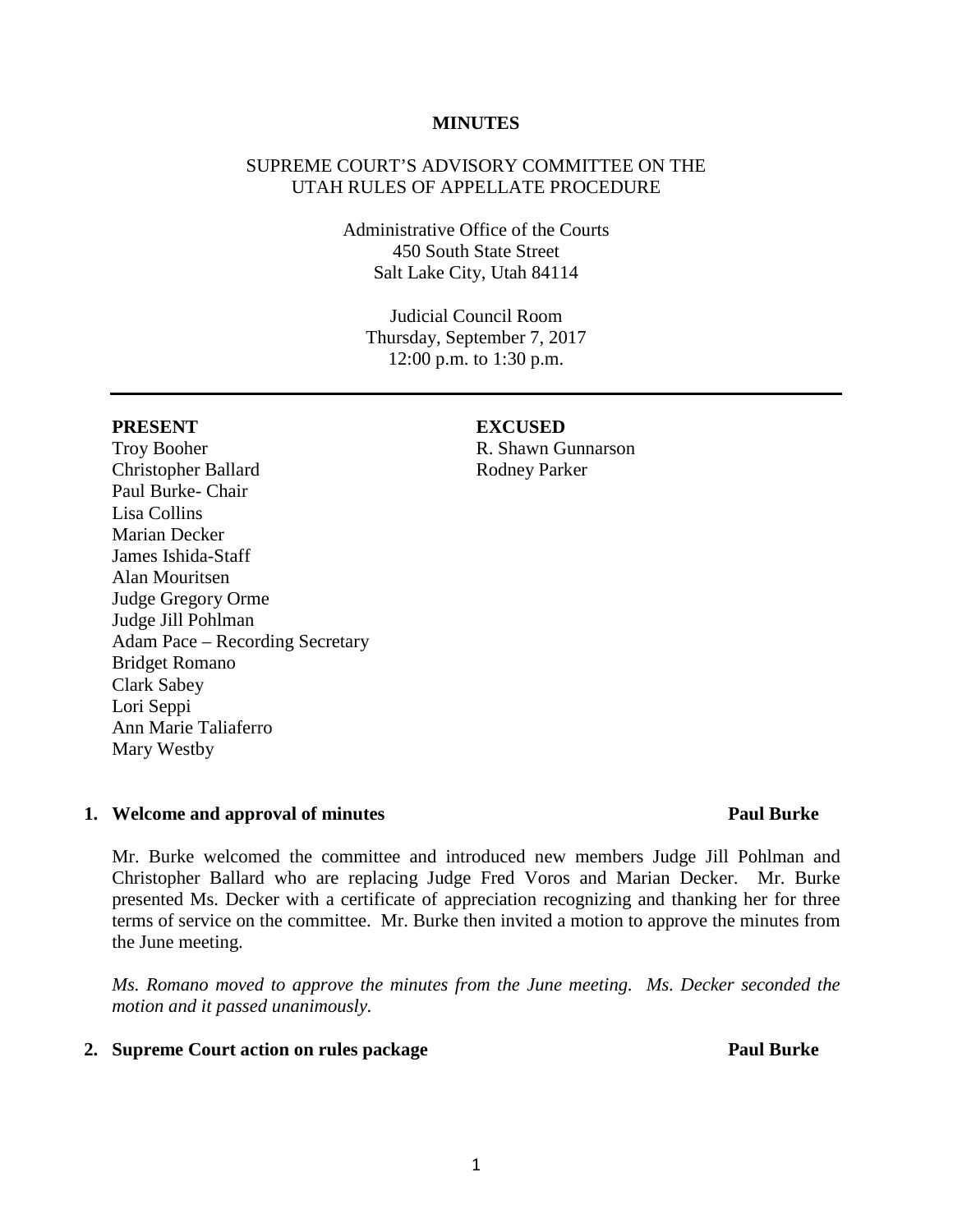Mr. Burke reported that a subcommittee comprised of Ms. Seppi, Ms. Westby, Ms. Collins, Mr. Ishida, and Mr. Burke met over to summer to discuss the committee's concerns about the requirement in proposed Appellate Rule 24 that the surname of a minor not be used without the minor's consent. The subcommittee recommended revising the language as follows: "The identity of minors should be protected by use of descriptive terms, initials, or pseudonyms. In child welfare appeals, the surname of a minor must not be used nor may a surname of a minor's biological, adoptive, or foster parent be used." The committee already voted to adopt this recommendation by email. The Supreme Court adopted the committees' proposed amendments to Rule 24 and has invited parties to start using it, even though it does not formally take effect until November 1, 2017. Mr. Mouritsen will be presenting an update on the new rule at the Utah State Bar's fall forum with Justice Thomas R. Lee.

Mr. Ishida asked the committee to address a question from the publisher about the punctuation in Rule 24(a)(5). The committee discussed this issue and agreed that the semi-colon at the end of Rule 24(a)(5)(B) should be deleted and changed to a comma, and that the reference to subsection  $24(a)(5)(C)$  should be deleted.

*Judge Pohlman moved to revise the punctuation in Rule 24(a)(5) as stated above. Ms. Romano seconded the motion and it passed unanimously.* 

Mr. Burke congratulated the committee on finally being done with Appellate Rule 24.

# **3. Proposed amendments to Appellate Rules expediting adoption appeals Judge Orme**

The committee discussed the draft of proposed amendments to Appellate Rules 1, 52, 53, 54, 55, 56, 57, 58, and 59 prepared by Judge Orme. The purpose of these amendments is to expedite adoption and termination of parental rights appeals from the district courts and put them on the same footing as appeals from child welfare proceedings in the juvenile courts.

Ms. Romano suggested that Appellate Rules 53 and 54 should refer simply to the "clerk of the court" rather than to the "clerk of the trial court." Judge Orme agreed that the word "trial" is not necessary. Ms. Collins said that the reference in Rule 53 is needed because parties may get confused about where to file the notice of appeal.

Mr. Booher commented that the amendments may create a trap for the unwary because the time for appeals is being shortened from 30 days to 15 days, and parties in district court proceedings may not realize this because they will not think to look at the changes in Appellate Rule 1. Judge Orme agreed that this is a potential problem and said that there should be an educational component to inform people about this change. Ms. Romano suggested that district court judges should advise parties about the deadline when presiding over adoption proceedings. Mr. Ballard suggested including a cross-reference to Appellate Rule 1 in Appellate Rule 4 to draw attention to the change. Mr. Booher agreed, and pointed out that Rule 4 already contains a similar reference to the shorter time to file a notice of appeal in unlawful detainer actions. Mr. Sabey and Ms. Taliaferro also agreed that this change should be made.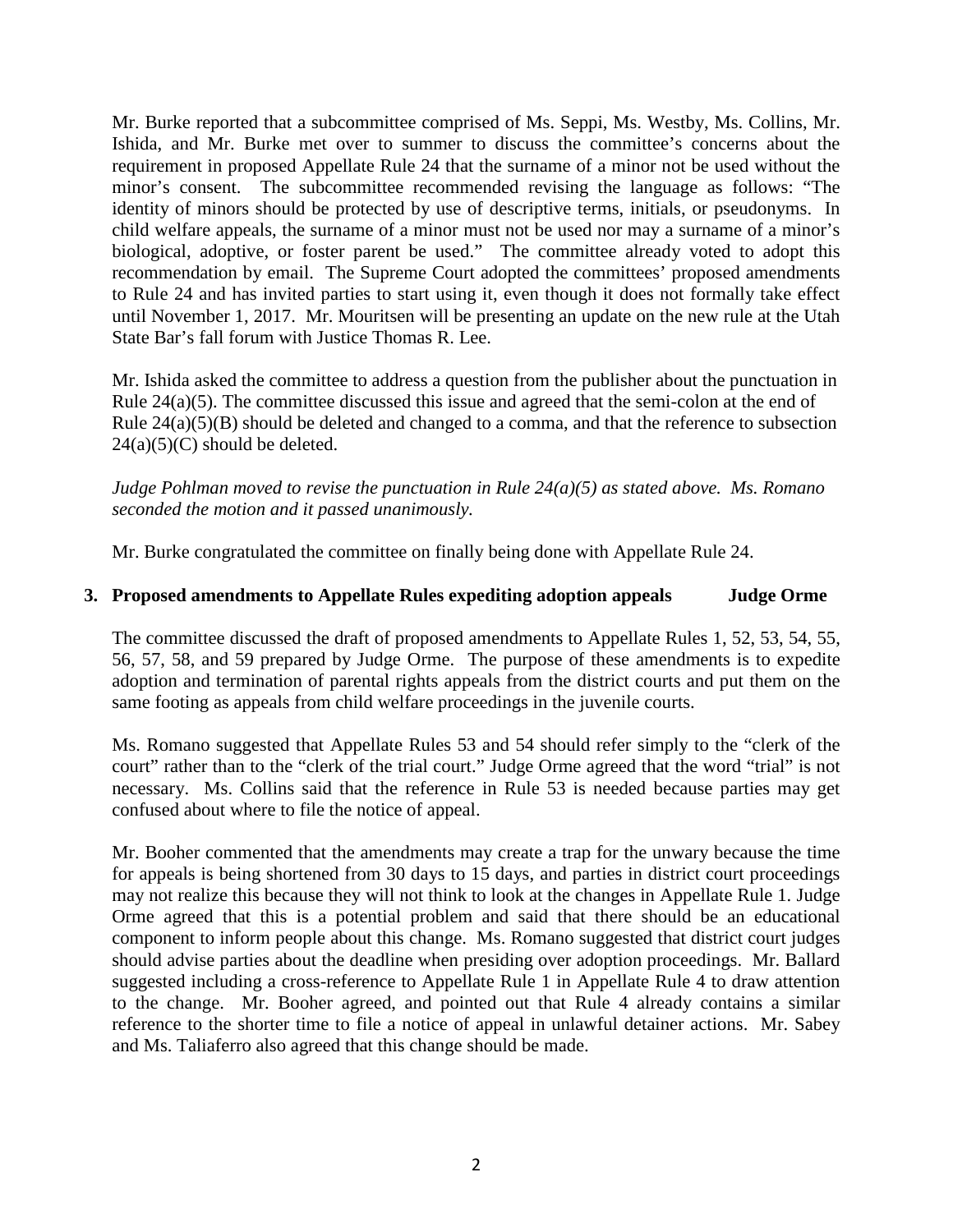Mr. Booher asked if parties should be able to request an extension of time to file a notice of appeal, similar to what is provided in Rule 4(e). Ms. Westby said that allowing extensions would cause delay that would defeat the purpose of the amendments, which is to expedite the appeals. Judge Orme suggested having a transition period for one year that allows parties to file notice of appeal within either 15 or 30 days. Ms. Westby suggested that it would be better for the court to grant requests for extension of time during the transition period, to avoid confusion over the jurisdictional deadline.

Ms. Collins suggested that the court's forms for ruling on these matters should be updated to include language about the changes.

Mr. Booher asked if divorce decree orders ever terminate parental rights, and if so, whether they should included. Ms. Romano said it is possible, but not likely. Ms. Collins agreed that would be very rare.

Ms. Collins suggested deleting language in the last sentence of Appellate Rule 54(a) which reads: "Within the same period, the appellant shall file a copy with the clerk of the juvenile court…." She explained that the court does not need copies of the transcripts to be filed anymore, but service on the parties is still required. Mr. Booher suggested leaving the last sentence, and just deleting the language "file a copy with the clerk of the juvenile court and." Mr. Burke and Ms. Collins agreed with this suggestion.

Mr. Ishida said that he sent the proposed amendments to the juvenile rules committee and he is waiting for their feedback. Mr. Burke invited a motion to table discussion of this matter until the next meeting to allow time to receive the feedback and to prepare a new draft incorporating the committee's proposed changes.

*Ms. Collins moved to table discussion of this issue until the next meeting. Ms. Romano seconded the motion and it passed unanimously*.

# **4. Proposed amendments to Appellate Rule 35 (Petition for Rehearing) Judge Orme James Ishida**

Judge Orme and Mr. Ishida introduced the proposed amendment to Appellate Rule 35, which addresses petitions for rehearing. Mr. Ishida explained that the change to Rule 35(a) is intended to incorporate the Supreme Court's Standing Order 2. The committee discussed the proposed language and agreed that it is unnecessary, and that Rule 35(a) should be left alone.

The committee discussed whether to amend Rule 35(e) to say "A petition for rehearing will normally not be granted in the absence of a request for a response." The intent of the change is to provide the court flexibility to grant a petition for rehearing without issuing a request for response in cases that involve clerical or non-substantive changes to an opinion. Judge Pohlman said that she doesn't think of correcting a clerical mistake as granting a motion for rehearing, and that she doesn't like using the word "normally." Others agreed that the word "normally" should not be used because it is vague. Ms. Westby suggested, and others agreed, that it would be best